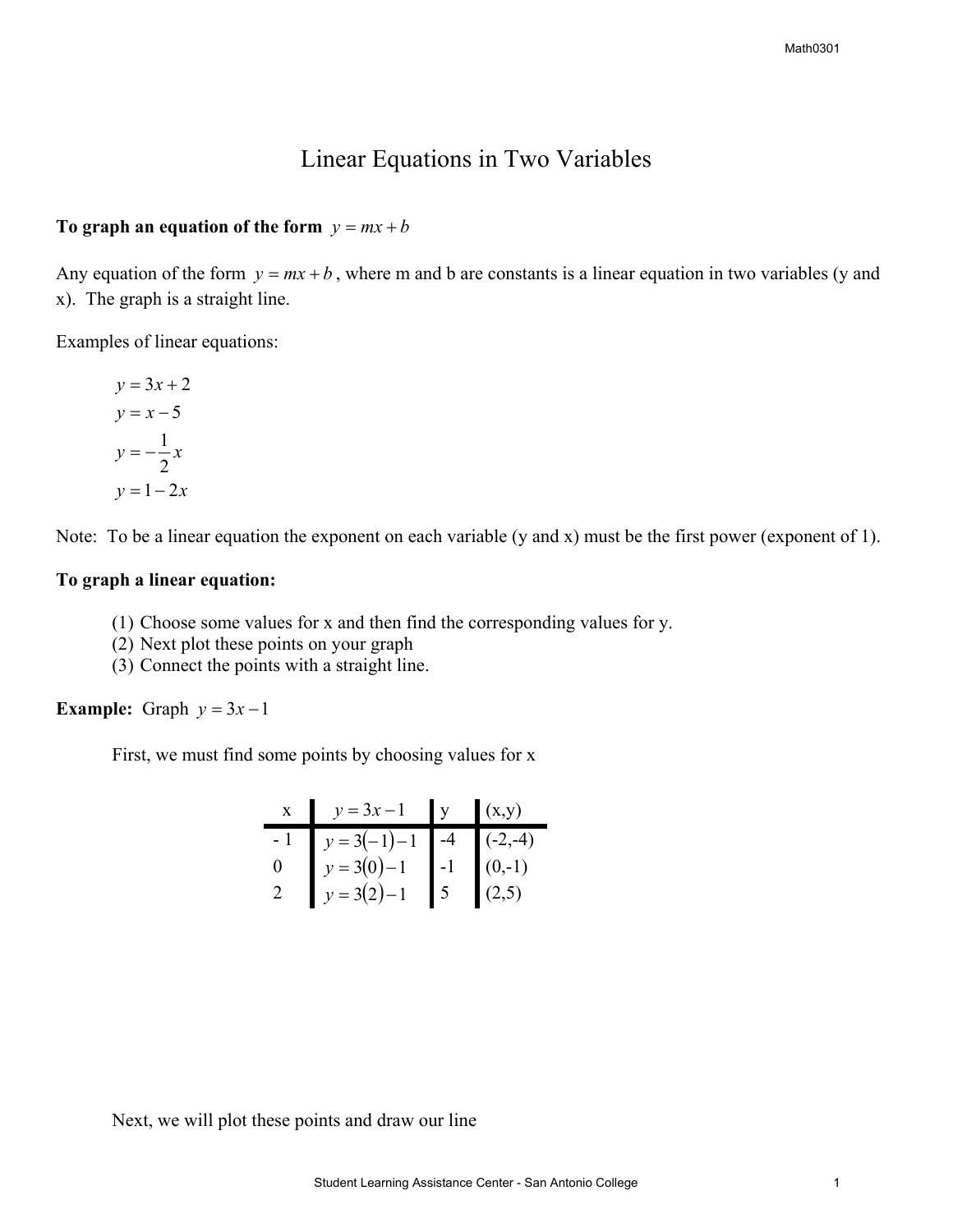

## To graph an equation of the form  $Ax + By = C$

The equation  $Ax + By = C$ , where A, B, and C are constants is also a linear equation because the exponents for x and y are the first power (1).  $Ax + By = C$  is known as the standard form of a linear equation.

When trying to graph these equations, it is helpful to first solve the equation for y. Once you have the equation solved for y, then you can follow the same steps in graphing the equation as previously shown.

**Example:** Graph  $3x + 4y = 12$ 

The first step is to solve our equation for y.

$$
3x + 4y = 12
$$
  
\n
$$
3x + 4y - 3x = 12 - 3x
$$
  
\n
$$
4y = -3x + 12
$$
  
\n
$$
\frac{4y}{4} = \frac{-3x}{4} + \frac{12}{4}
$$
  
\n
$$
y = -\frac{3}{4}x + 3
$$
  
\nFirst subtract "3x" from both sides  
\nNext divide each term by "4"  
\nNext divide each term by "4"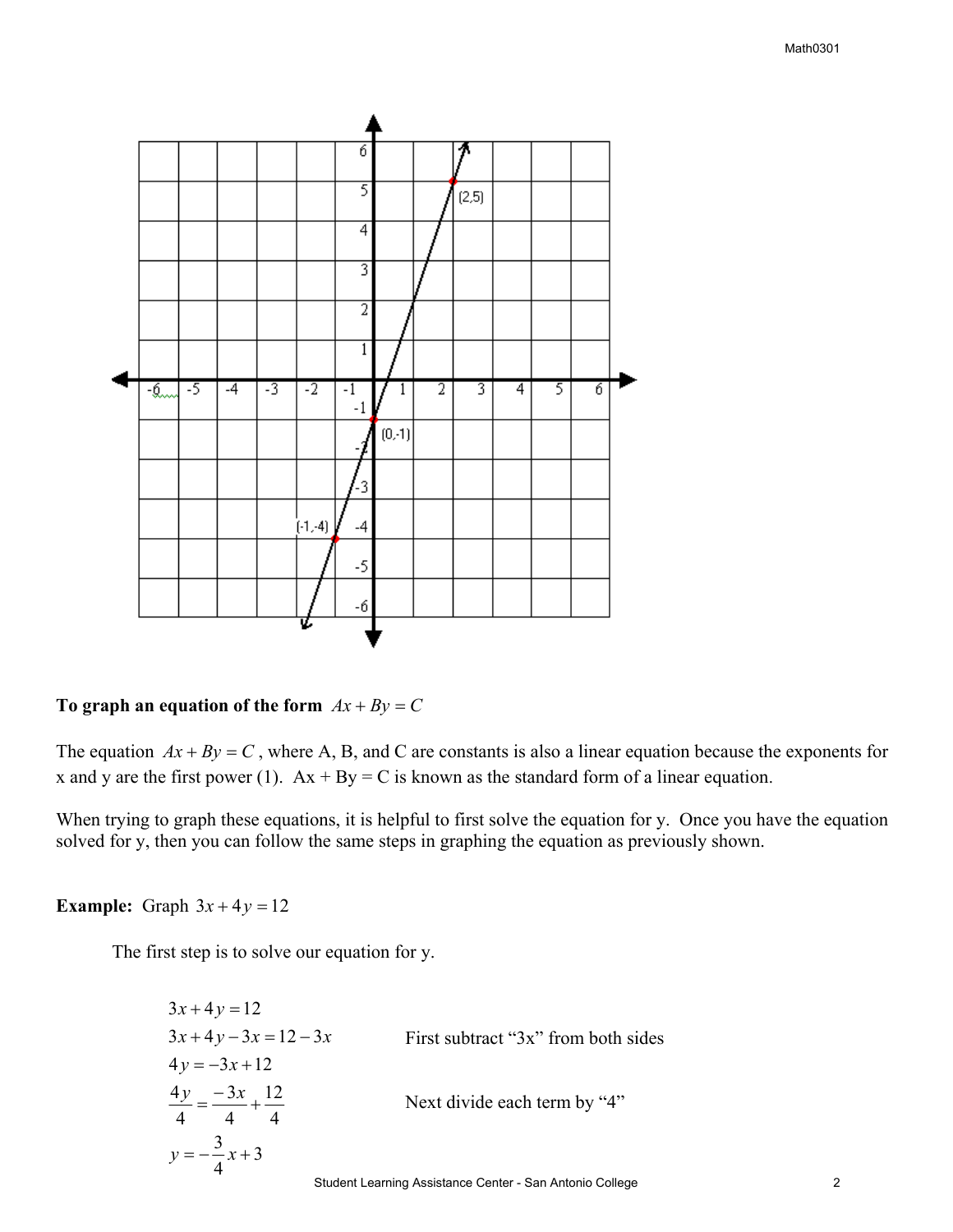Math0301

Now we can find points for the graph by choosing values for x and finding the corresponding y value.

| x  | y = -\frac{3}{4}x + 3      | y | (x,y)   |
|----|----------------------------|---|---------|
| -4 | $y = -\frac{3}{4}(-4) + 3$ | 6 | (-4, 6) |
| 0  | $y = -\frac{3}{4}(0) + 3$  | 3 | (0, 3)  |
| 4  | $y = -\frac{3}{4}(4) + 3$  | 0 | (4,0)   |

Now we can plot our points on the graph and draw our line.